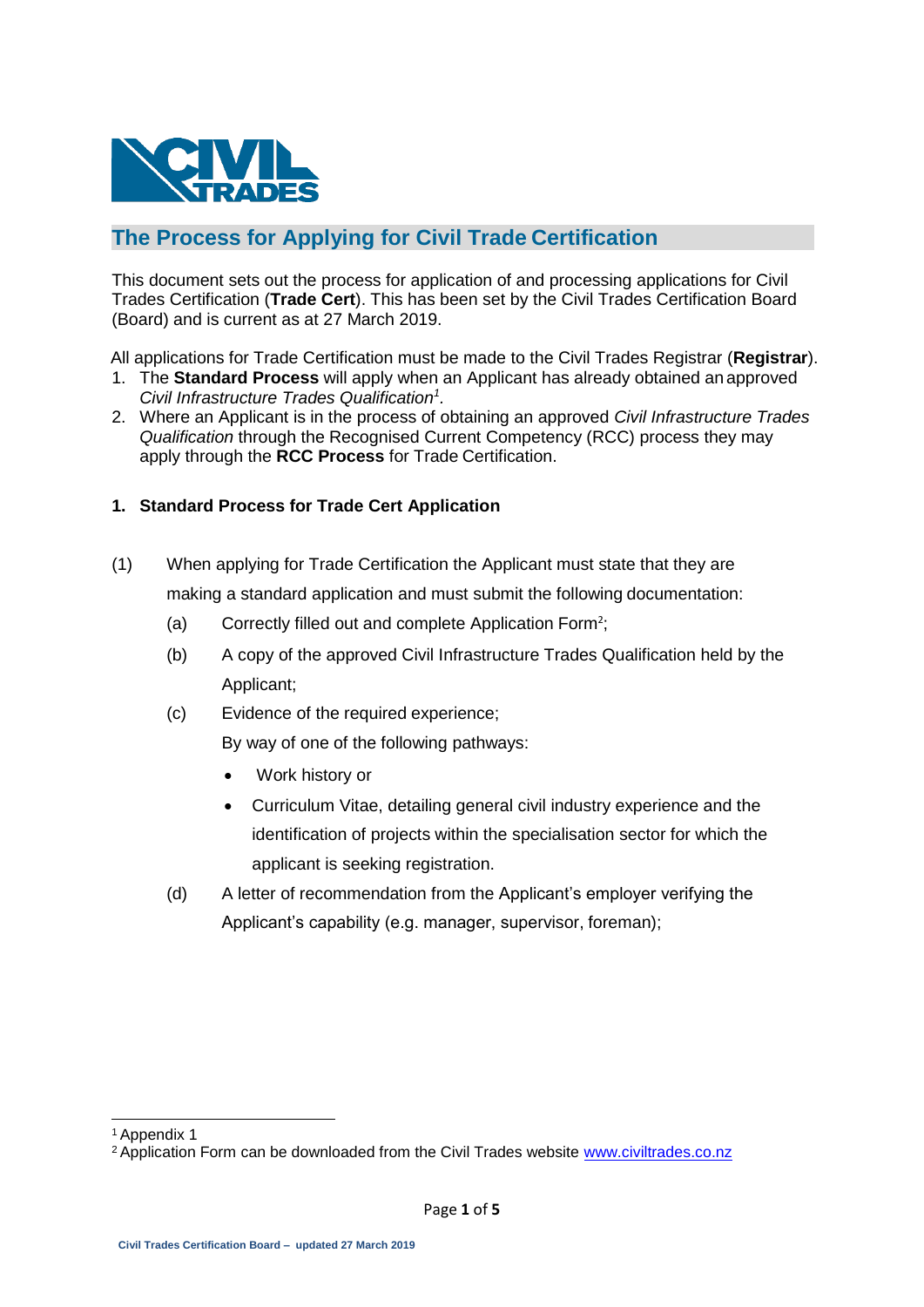(e) A letter of recommendation, attesting to the Applicant's character and suitability<sup>4</sup> [,](#page-6-0) from a senior person outside the Applicant's organisation (e.g. manager from client organisation, local government, community organisation);

Unless the Applicant owns his own business in which case:

(f) Two external letters of recommendation from a senior representative of two external organizations attesting to the Applicant's character and suitability to be awarded Civil Trade Certification (e.g. manager from client organisation, local government, community organisation)

And

- (g) Application Fe[e](#page-6-0)<sup>5</sup> .
- (2) Once the Registrar has received the application, the Registrar will check the application.
	- (a) If the application is missing any documentation the Registrar will advise the Applicant of what else needs to be provided and the date it needs to be submitted by.
	- (b) If the Applicant does not provide the requested information within the time frame, then the application may lapse, and the Applicant will have to reapply.
	- (c) If the application is complete, the Registrar will forward the application to a Trade Certification Evaluator for evaluation.
- (3) The Trade Certification Evaluator will:
	- (a) Review the application information and the Applicant's Work history and Curriculum Vitae
	- (b) Contact the referees and verifiers to confirm the Applicant's competence, capability and character;
	- (c) Contact the Applicant to make a time for a discussion with the Applicant;
	- (d) Carry out a discussion-based evaluation of the Applicant which will be based on questions about the Applicant's work history, roles and responsibilities and specific jobs the Applicant has worked on.

<sup>4</sup>See www.civiltrades.co.nz for a Referee Letter Example.

<sup>5</sup> The Application Fee is set by the Board and is published on the Civil Trades website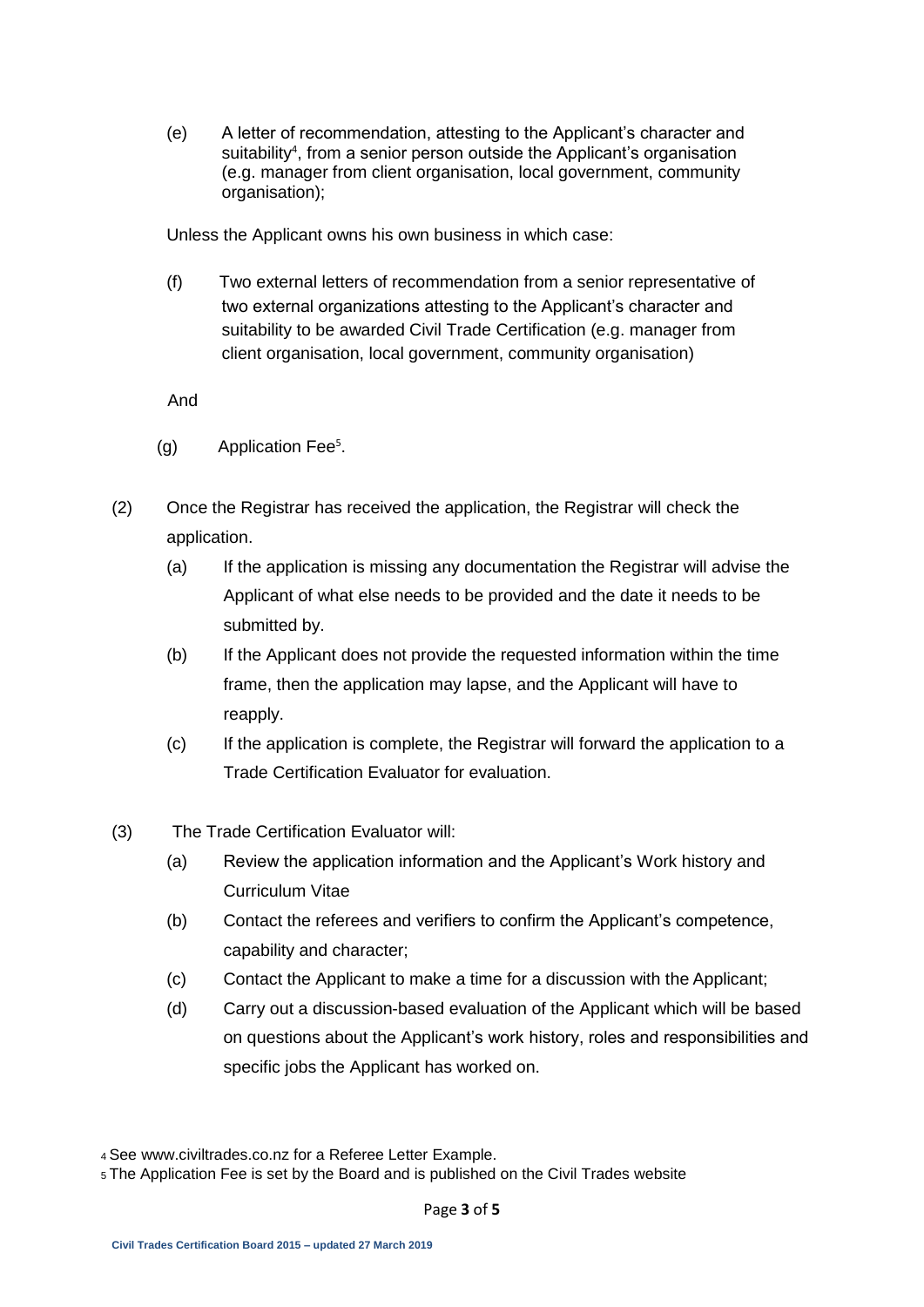- (4) Once the Trade Certification Evaluator has completed the evaluation, they will provide a written recommendation to the Registrar as to whether the Applicant should or should not be awarded Trade Certification.
- (5) If the Trade Certification Evaluator has recommended awarding Trade Certification, the Registrar will forward a letter of recommendation to the Board who will consider the application and decide whether to approve or decline the awarding of Trade Certification to the Applicant.
- (6) If the Trade Certification Evaluator has not recommended awarding of Trade Certification, the Trade Certification Evaluator will provide reasons to the Registrar why the Applicant has not met the requirements. The Registrar will then forward the recommendation and reasons for decline of Trade Certification to the Board who will consider the application, the recommendation and the reasons. Based on the information provided the Board may decline or award Trade Certification to the Applicant.
- (7) Where the Trade Certification Evaluator or the Board cannot award Trade Certification based on the information given, they may request further information to enable them to make a decision. This information must be provided within 20 business days otherwise the award of Trade Certification will be automatically declined.
- (8) Once the Board has made a decision the Registrar will provide written notification to the Applicant of the Board's decision. Where Trade Certification has been declined this will include the reasons for the decline.
- (9) Where an Applicant is not satisfied with the decision of the Board the Applicant may appeal the decision through the Trade Certification Appeals process $<sup>6</sup>$ [.](#page-6-0)</sup>
- (10) If the Applicant has been awarded Trade Certification, the Registrar will send the Trade Certificate to the Applicant and publish the name of the newly certified Tradesperson on the Civil Trades website.

<sup>5</sup>The Application Fee is set by the Board and is published on the Civil Trades website.

[www.civiltrades.co.nz](http://www.civiltrades.co.nz/)

<sup>4</sup>See www.civiltrades.co.nz for a Referee Letter Example.

<sup>6</sup>The Trade Certification Appeals policy can be found on the Civil trades website www.civiltrades.co.nz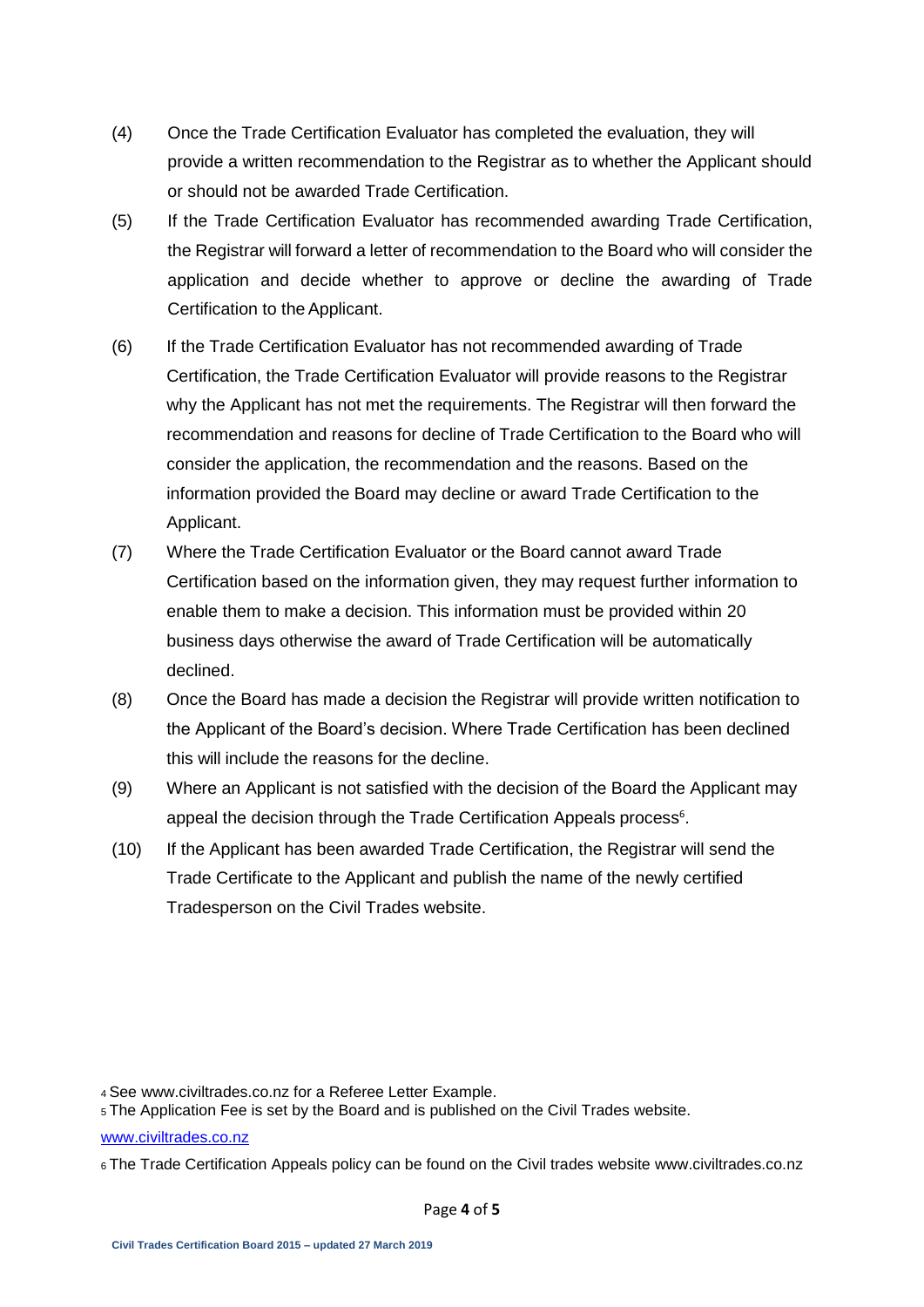## **2. RCC Process for Trade Certification Application**

- (1) When making an RCC Process application for Trade Certification the Applicant must state they are making an application under the RCC process and submit the following documentation:
	- (a) Correctly filled out and complete Application Form<sup>[7](#page-6-0)</sup>;
	- (b) A copy of the Applicant's training agreement for the *Civil Infrastructure Trades*  Qualification being [s](#page-6-0)ought through the Connexis RCC process<sup>8</sup>;
	- (c) RCC Eligibility Criteria Checklist
	- (d) Evidence of the required experience; By way of one of the following pathways:
		- Work History or
		- Curriculum Vitae, detailing general civil industry experience and the identification of projects within the specialisation sector for which the applicant is seeking registration.

 (e) A letter of recommendation from the Applicant's employer verifying the Applicant's capability (e.g. manager, supervisor, foreman);

(f) A letter of recommendation, attesting to the Applicant's character and suitabilit[y](#page-6-0)<sup>4</sup>, from a senior person outside the Applicant's organisation (e.g. manager from client organisation, local government, community organisation);

Unless the Applicant owns his own business in which case:

 (g) Two external letters of recommendation from a senior representative of two external organisations attesting to the Applicant's character and suitability to be awarded Civil Trade Certification (e.g. manager from client organisation, local government, community organisation

(h) Application Fee<sup>[9](#page-6-0)</sup>.

<sup>6</sup>The Trade Cert Appeals policy can be found on the Civil trades website www.civiltrades.co.nz <sup>7</sup>Application Form can be downloaded from the Civil Trades website www.civiltrades.co.nz 8 The copy of the training agreement can be obtained from the Applicant's Connexis

customer service account manager.

<sup>9</sup>The Application Fee is set by the Board and is published on the Civil Trades website [www.civiltrades.co.nz](http://www.civiltrades.co.nz/)

Page **5** of **5**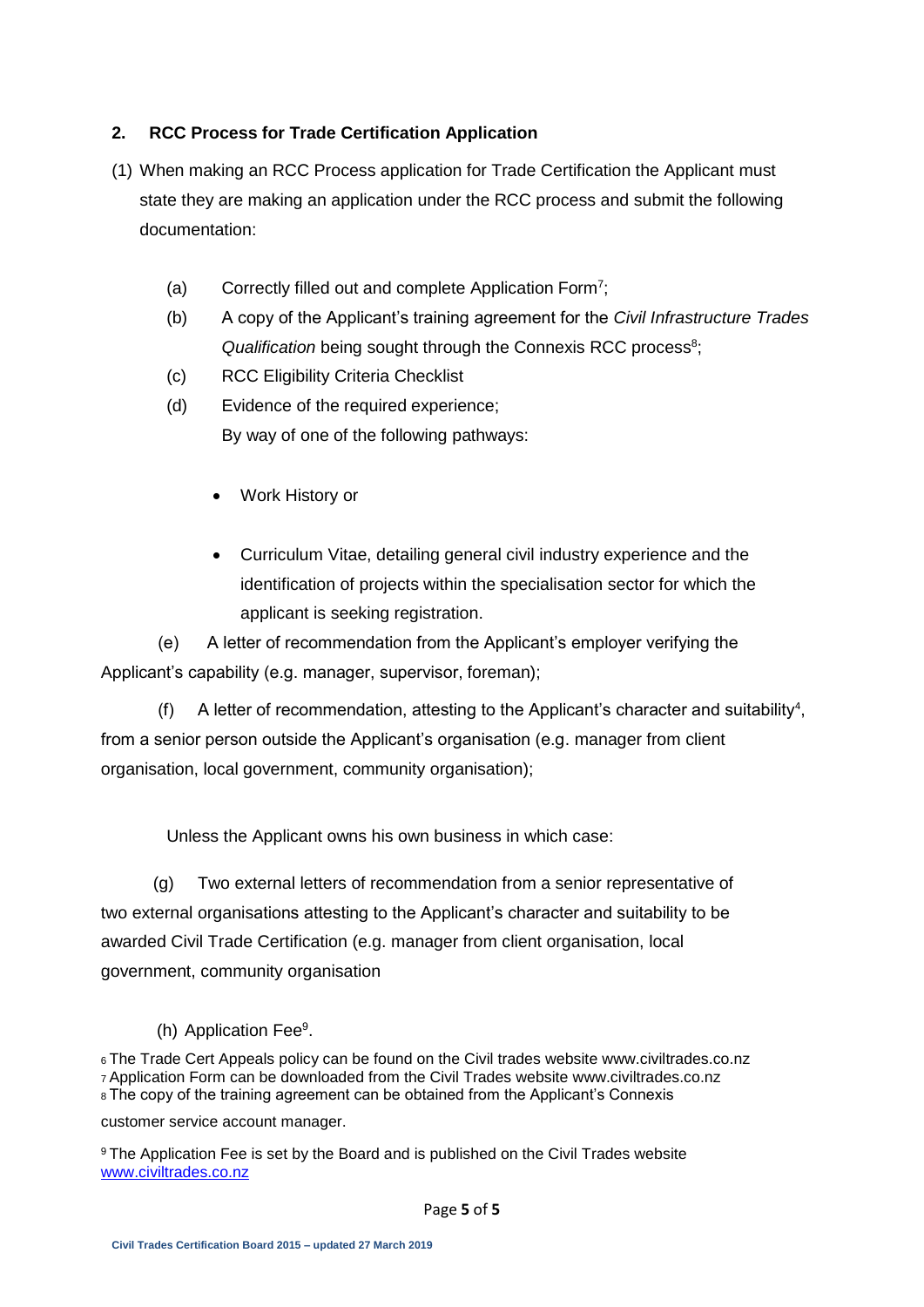(2) Once the Registrar has received the application, the Registrar will check the application.

- (a) If the application is missing anything the Registrar will advise the Applicant of what needs to be provided and the date it needs to be submitted by.
- (b) If the Applicant does not provide the requested information within the time frame, then the application may lapse, and the Applicant will have toreapply.
- (c) If the application is complete, the Registrar will forward the application to a Trade Certification Evaluator for RCC assessment and Trade Certification evaluation.

(3) The Evaluator will carry out the RCC assessment and Trade Certification evaluation which includes:

- (a) Reviewing the Trade Cert application information and the Applicant's Work history and Curriculum Vitae;
- (b) Contacting the referees and verifiers to confirm the Applicant's competence, capability and character;
- (c) Contact the Applicant to make a time for a discussion with the Applicant;
- (d) Carry out a conversation with the Applicant which will be based on questions about the Applicant's work history, roles and responsibilities and specific jobs the Applicant has worked on.

<sup>9</sup>The Application Fee is set by the Board and is published on the Civil Trades website [www.civiltrades.co.nz](http://www.civiltrades.co.nz/)